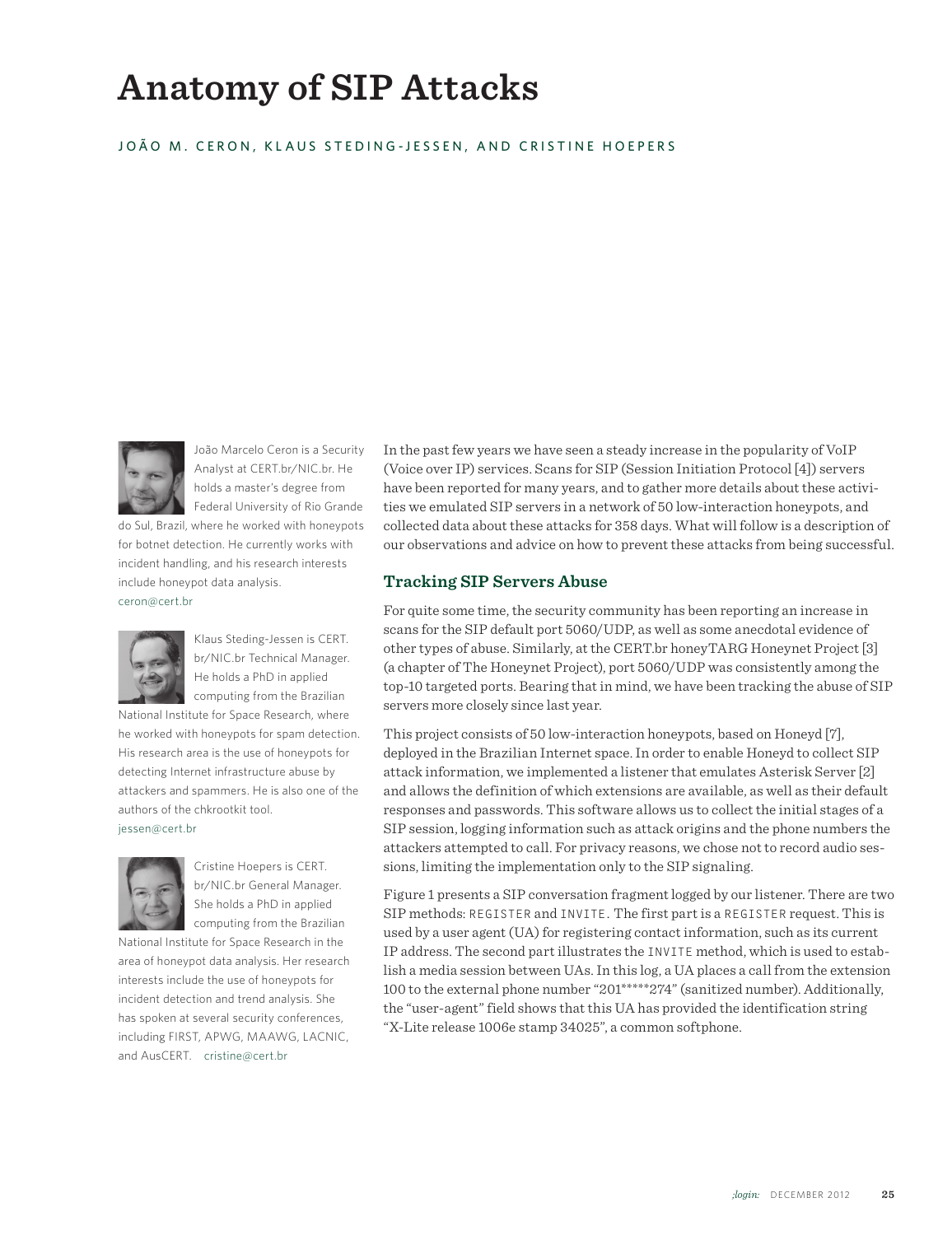```
2011-12-27 19:48:38 +0000: sip-honeyd.pl[4429]: IP: 41.X.X.19,
method: REGISTER, from: "100", to: "100", resp: 200,
user-agent: "X-Lite release 1006e stamp 34025"
```
2011-12-27 19:48:39 +0000: sip-honeyd.pl[4429]: IP: 41.X.X.19, method: INVITE, from: "100", to: "201\*\*\*\*\*274", resp: 486, user-agent: "X-Lite release 1006e stamp 34025"

Figure 1: Honeypot log showing the attacker's IP, the phone number being requested, and the user agent identification string

### **Making Sense of the Data**

The traffic targeted to port 5060/UDP in our honeypots was related to the following attack steps:

- 1. **Scanning**: searching for SIP servers.
- 2. **Enumeration**: once a SIP server is identified, the attackers try to enumerate the server configuration, available extensions, and so on.
- 3. **Brute force:** attackers try to access extensions that are protected with weak passwords.
- 4. **Abuse:** after gaining access to a PABX extension, the attackers will try to call external PSTN (Public Switched Telephone Network) numbers, usually to place international calls.

In a preliminary analysis of the collected data, we were able to identify that the attackers would try to call a given number by using several prefixes to increase the attack success (see Figure 2). This occurs because a SIP server can be configured in different ways—for example "0" or "9" to access PSTN lines. In some countries, such as Brazil, one must also specify the telecommunication operator to be used for long distance calls.

2011-09-26 19:21:55 -0300: sip2db.pl[9814]: 00149725\*\*\*\*\*586 2011-09-26 19:21:55 -0300: sip2db.pl[9814]: 000149725\*\*\*\*\*586 2011-09-26 19:21:55 -0300: sip2db.pl[9814]: 00159725\*\*\*\*\*586 2011-09-26 19:21:55 -0300: sip2db.pl[9814]: 00219725\*\*\*\*\*586 2011-09-26 19:21:55 -0300: sip2db.pl[9814]: 00219725\*\*\*\*\*586 2011-09-26 19:21:55 -0300: sip2db.pl[9814]: 00319725\*\*\*\*\*586 9725\*\*\*\*\*586 2011-09-26 19:21:55 -0300: sip2db.pl[9814]: 2011-09-26 19:21:55 -0300: sip2db.pl[9814]: 00219725\*\*\*\*\*586  $\leftarrow$ ---------| 9725\*\*\*\*\*586

**Figure 2:** A phone number requested in different ways in order to identify the correct prefix for dialing long distance or international calls

Figure 2 illustrates the many variations one attacker was using for the phone number "9725\*\*\*\*\*586". To deal with this situation, which we called redundancy, we implemented a heuristic to identify it and to store only a unified SIP session related to this number in the database. Besides reducing the size of the database, this heuristic also helped us to identify the phone number's country code and to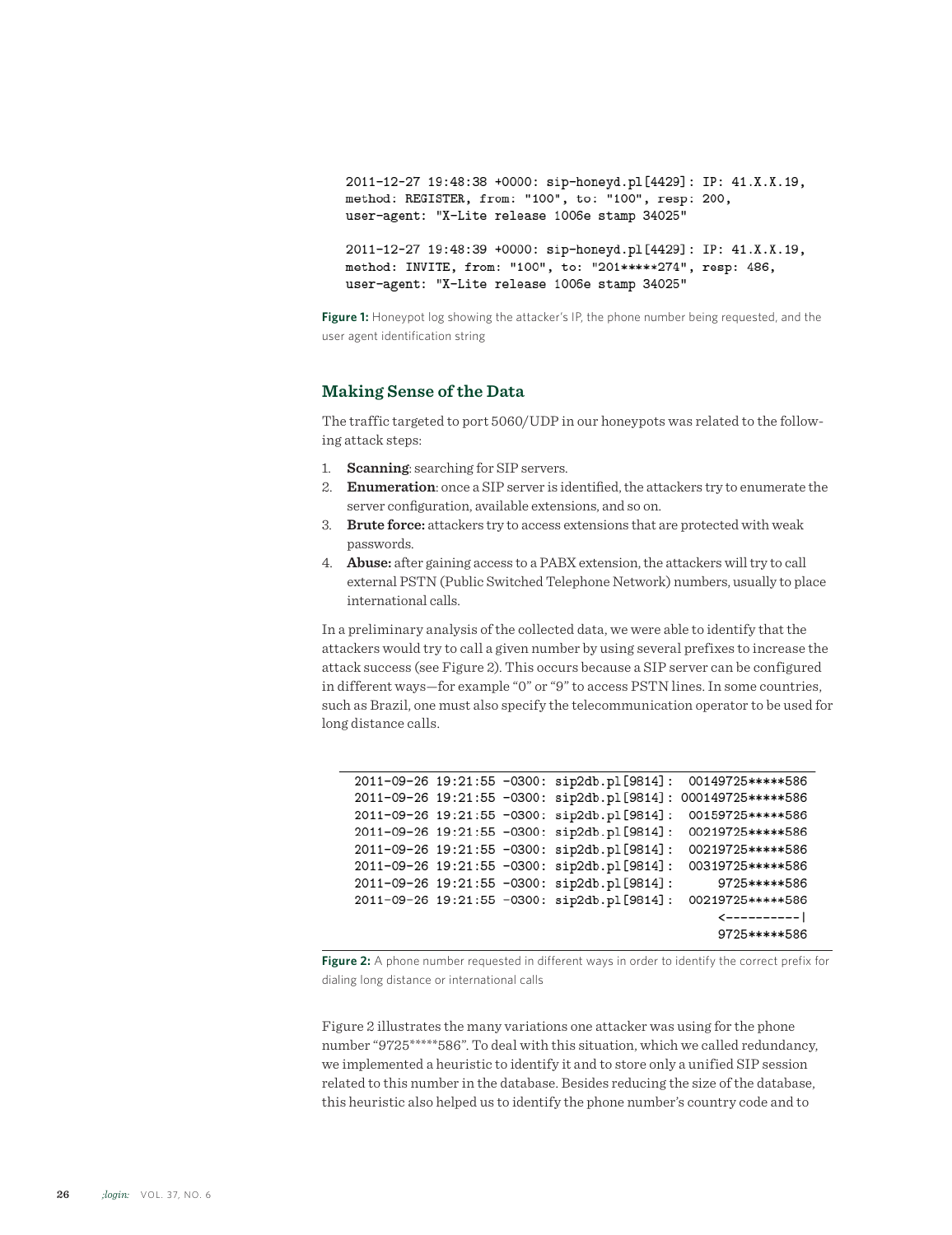correlate calls placed at different times and coming from different sources, to a unique phone number.

Table 1 summarizes the data that reached our honeypot infrastructure from September 2011 to September 2012.

| Data                                    | Count      |
|-----------------------------------------|------------|
| REGISTER messages                       | 64,249,923 |
| INVITE messages                         | 1,007,697  |
| Unified INVITE messages                 | 153,773    |
| Unique IPs                              | 7,752      |
| Unique Autonomous System Numbers - ASNs | 858        |
| Total number of days                    | 358        |
| Unique source country codes - CCs       |            |

**Table 1:** Summary of the data collected from September 2011 to September 2012

The majority of the REGISTER messages are from automated scans. Most of them have the signature of the SipVicious toolkit [5], a collection of tools for auditing SIP-based VoIP systems. The INVITE messages are actual abuse attempts directed to the listeners, i.e., phone call attempts. The unified INVITE messages are the INVITE messages after redundancies were identified. Note that the number of unique ASNs and CCs demonstrate a high dispersion of the origin of the attacks.

In the following sections, we will focus on the analysis of the unified INVITE messages, including the phone numbers that were called the most and the abuse sources.

#### **User Agents and IDS Evasion**

An important piece of information logged is the user agent identification string provided by the SIP clients that connected to the honeypots and tried to place a call. The most frequent user agents provided are presented in Figure 3.



**Figure 3:** Top user agent identification strings provided by the SIP clients that tried to place calls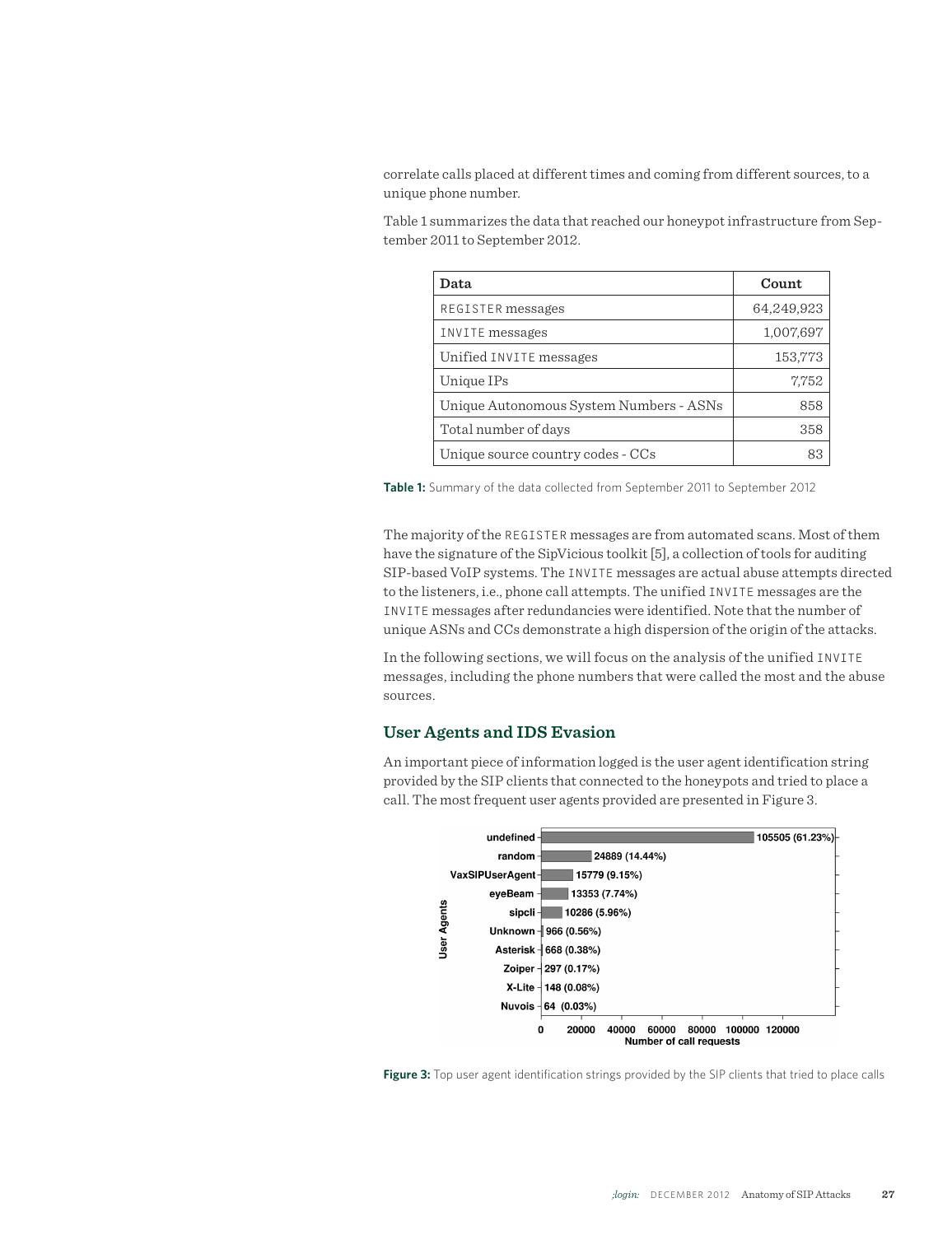Note that 61.23% of the connections came from SIP clients that didn't provide any user agent string. We grouped all these clients under an identification string we called "undefined." This behavior is not expected from SIP clients and may suggest that many attackers are using customized tools to abuse SIP servers. Also note that the third most frequent user agent is the "VaxSIPUserAgent," which is used by a software development kit, also suggesting customized tools.

Additionally, there was a group of attempts where the user agent almost never repeated. In every new session, the client provided a random 20-character user agent, as shown in Table 2. This behavior was the second most frequent and was observed even in sequential requests coming from the same IP address. Our best guess is that this is being used to hide attack fingerprints or to evade IDS detection.

| Timestamp            | ΤP          | <b>User Agent String</b> |
|----------------------|-------------|--------------------------|
| 2012-01-23T04:02:15Z | 194.X.X.131 | DmQCAsNRKZYayfosaXES     |
| 2012-01-23T04:02:17Z | 194.X.X.131 | vy3BHtWnCBPco3knmRqG     |
| 2012-01-23T04:02:19Z | 194.X.X.131 | KdUhQNVVxaZYfHg0rXFD     |
| 2012-01-23T04:02:21Z | 194.X.X.131 | otYvAff8mpZviS2CfF6M     |
| 2012-01-23T04:02:23Z | 194.X.X.131 | 5y5ttWMXPbFIeyHb4l4D     |
| 2012-01-23T04:02:25Z | 194.X.X.131 | YDjb3Q8Wiw6442YCXMnE     |

**Table 2:** Examples of random user agent identification strings captured by the honeypots

We have also observed user agents commonly used by SIP servers, such as Asterisk. These user agents could be fake (set by the attacker) or could represent compromised SIP servers used to abuse other servers. The remaining user agents presented in Figure 3 refer to popular softphones.

As we can see, almost 85% of all connections came from customized or potentially malicious software.

# **Where Is It Coming From?**

When looking into the source of the abuse attempts, we can try to identify specific patterns in the geographical origin and try to identify other characteristics that could give some insights about possible motivations.

Based on the source IP addresses of the attempted calls, we were able to estimate the source country code (CC) for the attacks. The country code allocation is based on information provided by the Regional Internet Registries (RIRs). Figure 4 shows these top CCs.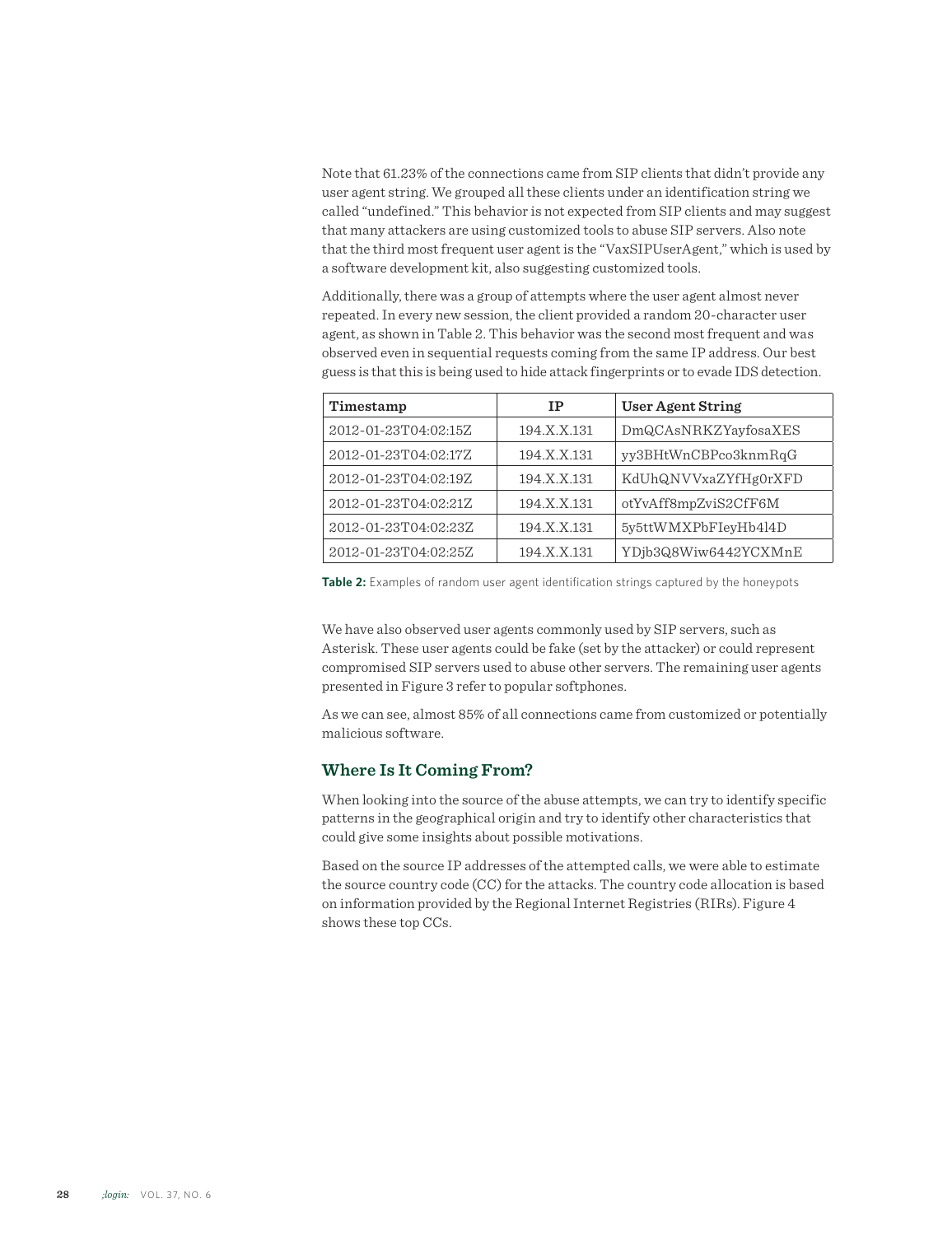

Figure 4: Top country codes of call requests (based on source IPs), aggregated by requested phone numbers

In Table 3 we list the top 10 IP addresses. For each IP, there is also information about how many different IDD (International Direct Dialing) codes it tried to call and the user agent string provided.

| #  | Count  | IP          | $_{\rm CC}$ | <b>IDDs</b> | User Agent String   |
|----|--------|-------------|-------------|-------------|---------------------|
| 01 | 19,562 | 113.X.X.205 | CN          | 142         | undefined           |
| 02 | 11,027 | 83.X.X.16   | NL          | 62          | undefined           |
| 03 | 7,553  | 71.X.X.9    | US          | 67          | VaxSIPUserAgent/3.0 |
| 04 | 7,486  | 50.X.X.99   | US          | 27          | undefined           |
| 05 | 6,412  | 49.X.X.93   | TH          | 38          | undefined           |
| 06 | 5,647  | 85.X.X.212  | <b>FR</b>   | 2           | undefined           |
| 07 | 5,343  | 122.X.X.83  | TH.         | 37          | undefined           |
| 08 | 4,672  | 24.X.X.37   | CA          | 6           | undefined           |
| 09 | 4.640  | 194.X.X.36  | <b>MD</b>   | 48          | random              |
| 10 | 4,234  | 202.X.X.204 | ID          | 27          | undefined           |

**Table 3:** Top source IPs, country codes, number of countries called, and the user agent provided

The most frequent CCs observed are US and CN, which are also the ones for three of the unique IPs that tried to place most of the calls. Note that the top 10 IPs were responsible for 44% of all call attempts. Additionally, the first IP address is responsible for 67% of all attempts coming from Chinese IPs. Likewise, the third and fourth IPs were responsible for 47% of all call attempts coming from IPs allocated to the US.

Another interesting fact is that the user agents provided by the top source IPs are not those of popular softphones but, instead, are possibly from customized attack tools. And, most interestingly, all the user agents provided by the ninth IP were 20-character random strings, as discussed in the previous section.

This combination of few IPs with distinctive user agents points to the possibility of these being rogue VoIP servers or proxies used as hubs to place phone calls.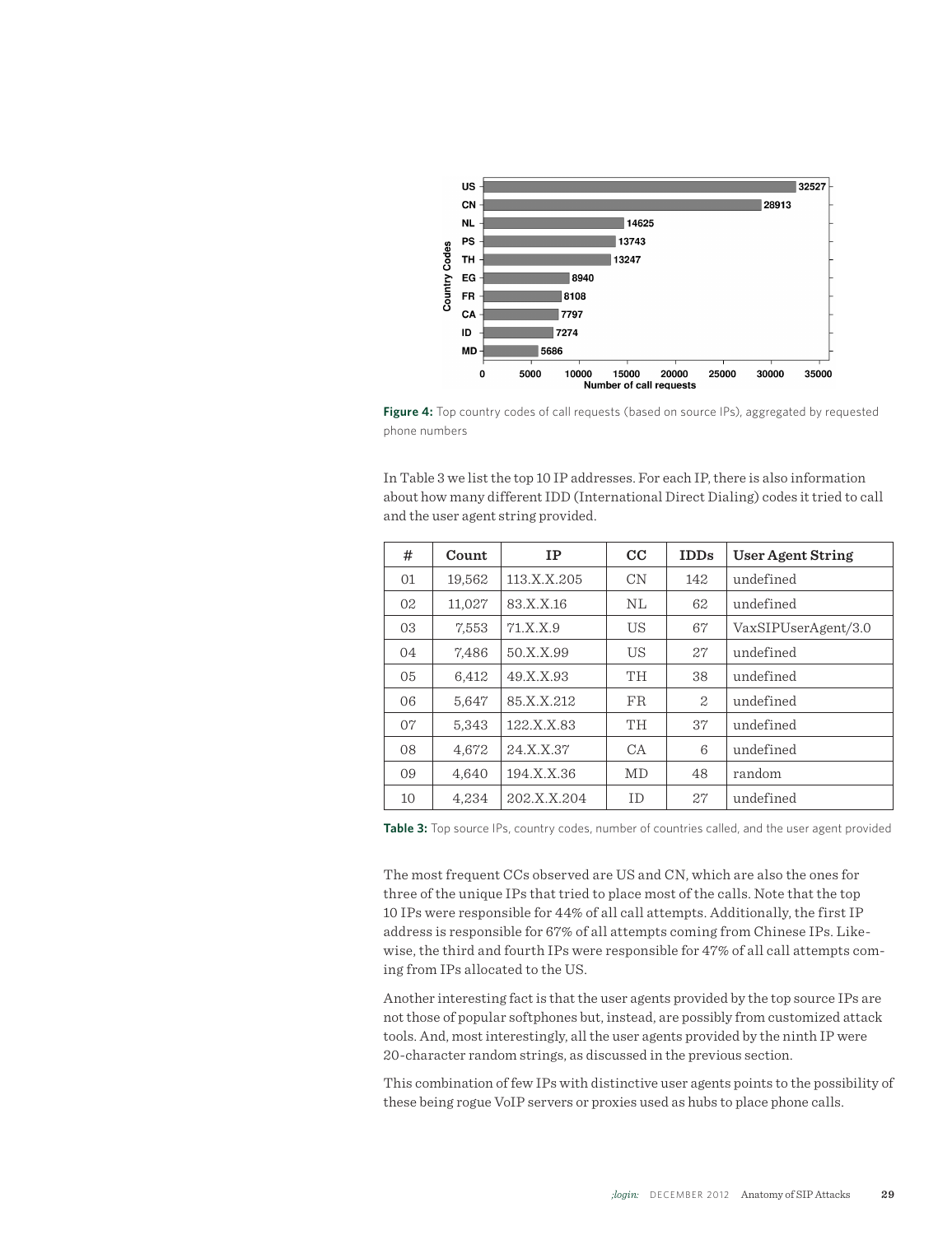Considering that one of the expected behaviors of a rogue VoIP server is high geographic dispersion of the destination phone calls, we tried to corroborate this hypothesis with additional analysis. We used AfterGlow [1] to explore the relationship among the top IP (113.X.X.205) and the destination of all calls. Figure 5 presents this IP address and the country codes it attempted to call. The CC was determined using the Perl library Number::Phone::Country, that associates an IDD to a country code. We can see that this IP, a possible VoIP server, places calls to 142 different countries.



**Figure 5:** Destination country code for all calls placed by the IP 113.X.X.205

# **Who They Are Calling, and Why...**

To gain more understanding of the abuse, we have also studied the nature of the phone numbers the attackers attempted to call. The most requested phone numbers fall into the following categories:

- ◆ **Cell phones:** identified by the number prefix
- **Financial services:** customer services from financial institutions (mainly Bank of America and Citibank)
- **Pre-paid phones:** pre-paid card services for international phone calls (Net2Phone)
- **Customer relations:** e-commerce customer relation services

The most called phone number was Bank of America's Credit Card Customer Service, totaling 5,090 attempts. Only seven IPs requested this phone number, and four of them have the rogue VoIP server behavior that was discussed earlier. Actually, 64% of all calls to Bank of America's Credit Card Customer Service came from the eighth IP listed in Table 3.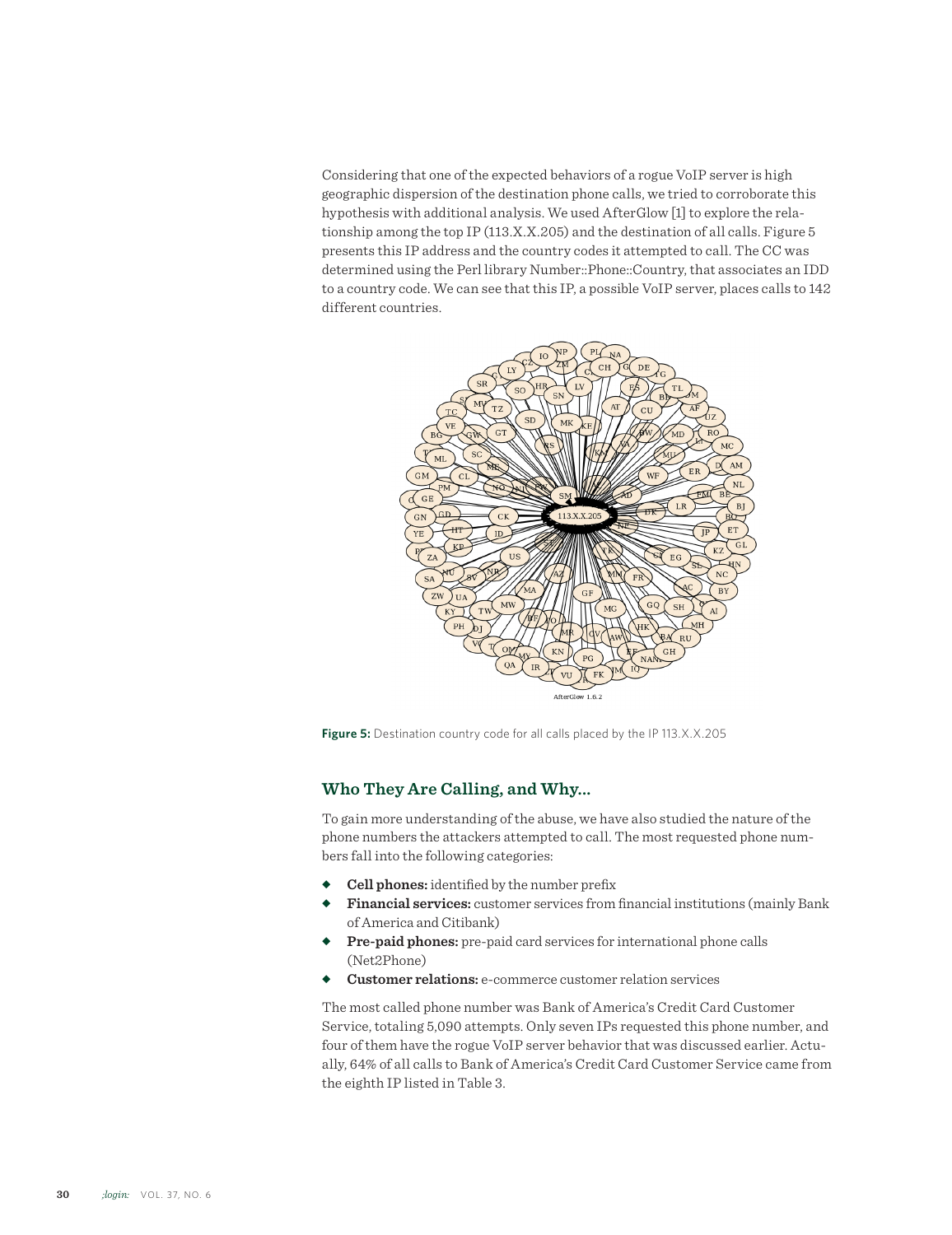| Source IP | <b>Destination IDD</b> | Count | $(\%)$ |
|-----------|------------------------|-------|--------|
| PS        | TΤ.                    | 7305  | 4.23%  |
| EGF       | EG                     | 6138  | 3.56%  |
| MD        | CZ                     | 5559  | 3.22%  |
| US        | CZ                     | 4535  | 2.63%  |
| FR.       | RU                     | 4264  | 2.47%  |
| CA        | 800 (Free)             | 3296  | 1.91%  |
| US        | TΤ.                    | 2088  | 1.21%  |
| US        | ΖW                     | 1904  | 1.10%  |
| CA        | CZ.                    | 1903  | 1.10%  |
| DE        | CZ.                    | 1749  | 1.01%  |



The IP addresses that originated the calls were, for the most part, not the same as the IDD destination country. Table 4 shows the most frequent pairs, consisting of IPs allocated to a country code that are calling numbers in a given destination IDD country code.

Based on the data analyzed so far, we can present some hypotheses about the attackers' motivations:

- 1. Abusing SIP servers in order to place free phone calls or to gain anonymity;
- 2. Abusing the premium-rate telephone numbers business model;
- 3. Reselling VoIP services by abusing poorly configured SIP servers; and
- 4. Validating personal identifiable information, such as credit cards and bank account details.

## **Securing Your SIP Server**

The types of activities observed reinforce the importance of implementing the current SIP security best practices [6]. Most attacks would have been prevented or mitigated by following one or more of these recommendations:

- ◆ **Protect the SIP server from the Internet:** be more restrictive in terms of which extensions can be reached from external IP addresses.
- ◆ Use strong passwords: use long, hard-to-guess passwords. Most SIP clients require the password to be entered only once, so there is no need to create easy-toremember passwords. The current recommendation is to use at least 12-character passwords, including numbers, symbols, and lower and uppercase letters.
- **Create usernames different from extensions:** most brute force attempts try usernames that match the extension numbers.
- ◆ Monitor the SIP use in your organization: monitor your SIP server logs for abuse attempts, but also keep an eye on your PSTN billing information, looking for unusual long distance and international calls.